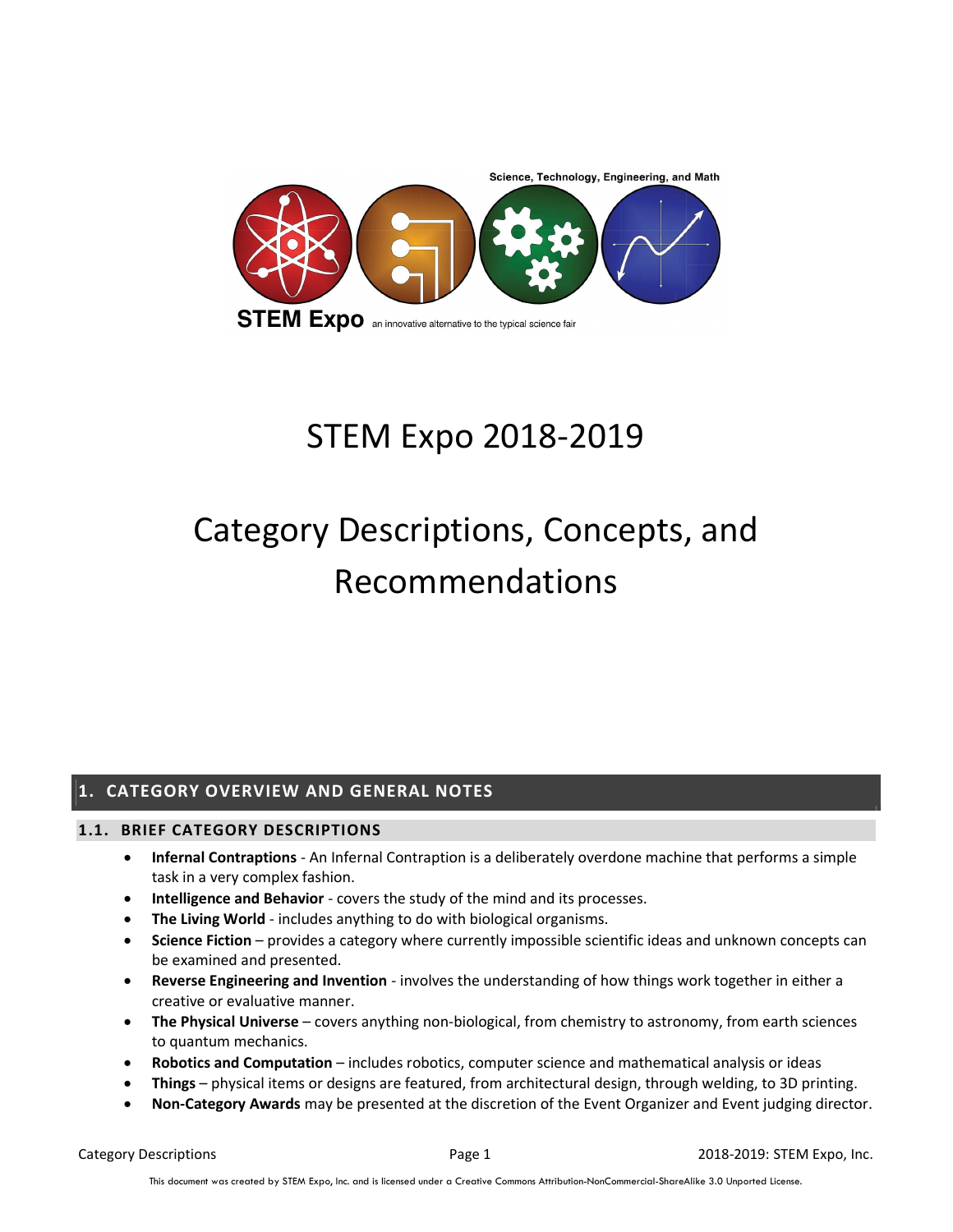#### 1.2. REVISIONS

These categories have been again revised from the previous years, this time adding a new category (Things) aimed at providing an appropriate place for created objects or makers.

The singular concept of Scientific Method has been replaced with the concepts of Science and Engineering Practices to reflect modern processes and the Next Generation Science Standards.

The Living Things category has been renamed to The Living World so as not to conflict with the new Things category.

The Infernal Contraptions category has been modified to increase the significance of the working model.

Originality has been added to The Living World, Intelligence and Behavior, and The Physical Universe categories as a significant factor in judging.

Science Fiction submittal dates are changed

Minor textual revisions were made to the existing categories for clarification purposes.

Revision December 01, 2018 – Initial release

#### 1.3. GENERAL

Students entries at STEM Expo will be submitted in one or more of the eight established categories (listed above).

If there are any questions about where a specific project belongs, please contact the STEM Expo Judging Advisor for assistance.

#### 1.4. GLOBAL CONCEPTS

There are certain concepts and ideas that are used throughout the category descriptions. Rather than re-enter them multiple times, they are presented here.

#### SCIENCE AND ENGINEERING PRACTICES

The traditional model of the Scientific Method is outdated in that it depicts a linear process, while actual scientific advances happen through significantly more non-linear ones. Although the concepts are the same, they have been re-arranged and re-thought out to create the next generation in science standards.

These eight practices are parts of any good scientific or engineering project:

- 1. Asking questions (science) and defining problems (engineering)
- 2. Developing and using models
- 3. Planning and carrying out investigations
- 4. Analyzing and interpreting data
- 5. Using mathematics and computational thinking
- 6. Constructing explanations (science) and designing solutions (engineering)
- 7. Engaging in argument from evidence
- 8. Obtaining, evaluating, and communicating information

But rather than thinking of them numerically, it is better to think of them interdependently as shown in the image. Each connects to and leads to and from every other one, there is no specific sequence that needs to be followed, and steps can be visited more than once.



Note that these concepts can be applied in one form or another to all of the categories in STEM Expo. For more information, see https://www.nextgenscience.org/ and https://ngss.nsta.org/

Category Descriptions **Page 2** 2018-2019: STEM Expo, Inc.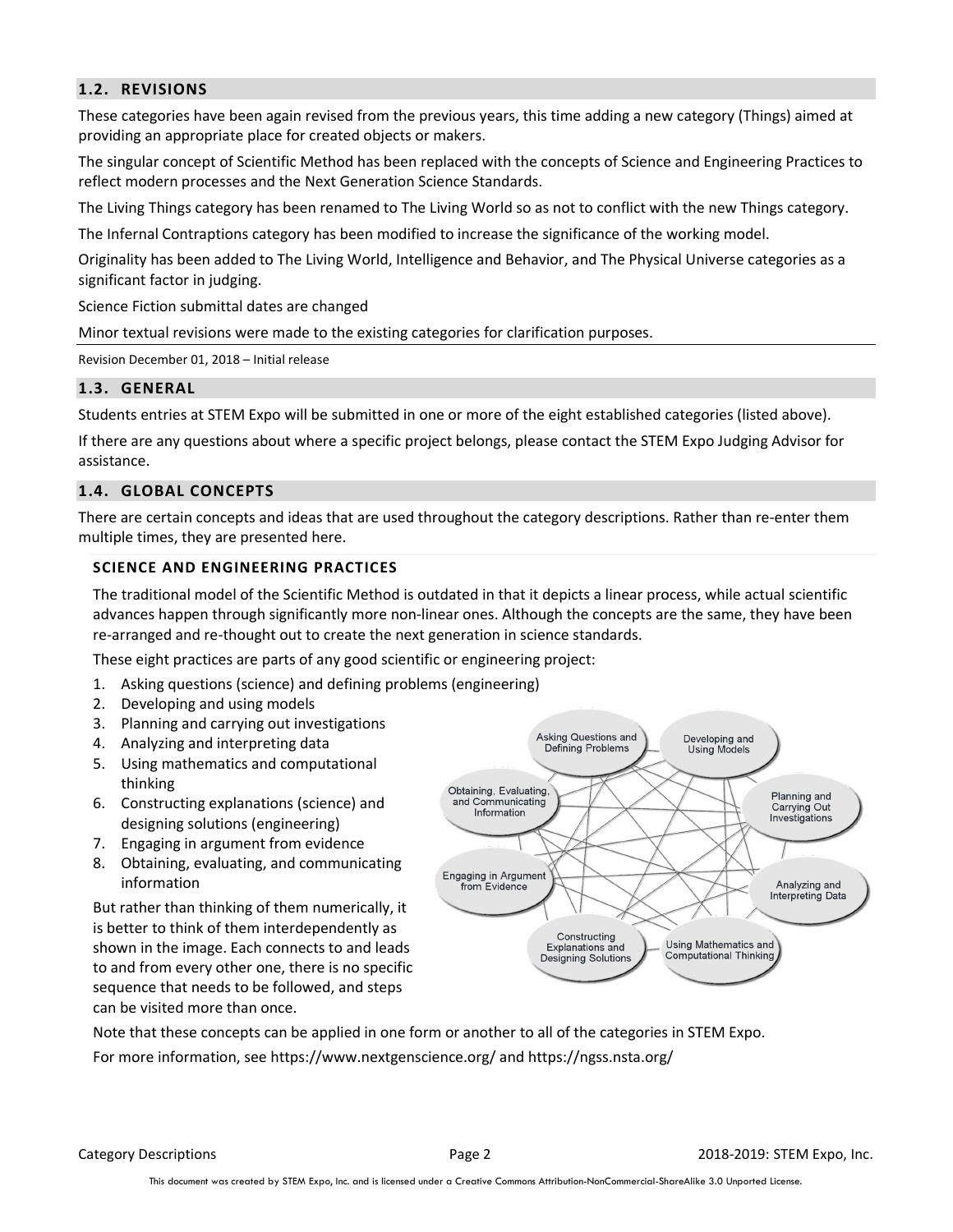#### PROJECT JOURNAL/LOG BOOK

Keeping a journal of progress is an important part in several kinds of project. Journals or log books should include all aspects of the project. From daily notes of occurrences and ideas, to hand-drawn sketches, to photos of anything that is occurring (including white-board sketches, or discussion points, for instance.)

Electronic logs are allowed. While, in some venues, it is common to require that the log be handwritten, at STEM Expo it is not required. However, to retain the verification of procedure, it is recommended that non-hand-written logs be printed when each day's work is completed, set into a binder, and signed and dated. Another common method of recording data is to store the log online, in a public or private blog server, with automatic dating that records when the log was entered, and any changes that are made. – Even in the case of automatic recording, we still recommend that the log be printed and signed at the conclusion of the day's work.

#### 1.5. ENTERING THE SAME PROJECT IN MULTIPLE CATEGORIES

Students are reminded that it is permissible (and expected) that entries be placed in multiple categories if appropriate.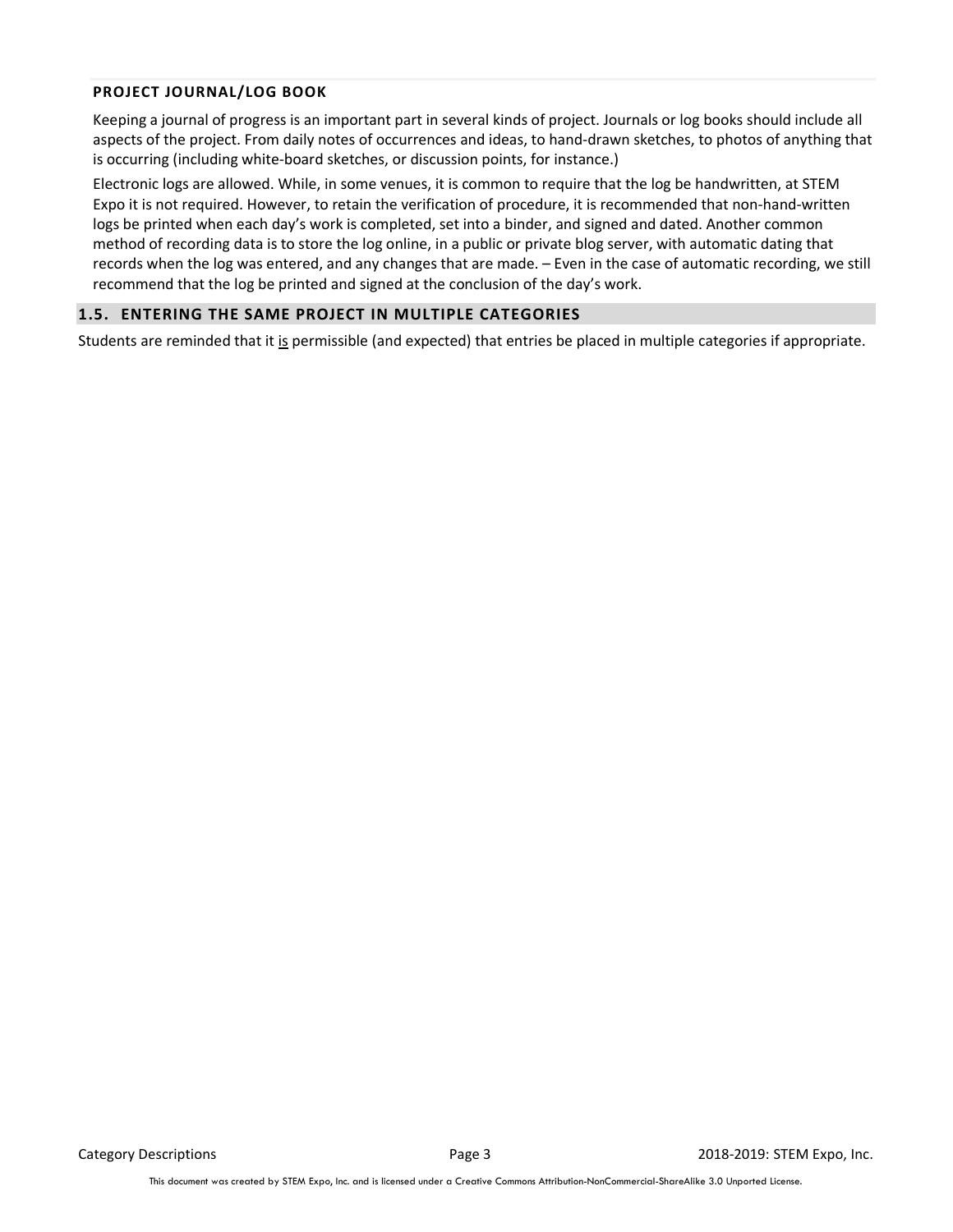## 2. CATEGORY: INFERNAL CONTRAPTIONS

#### 2.1. CATEGORY DESCRIPTION

AN INFERNAL CONTRAPTION IS A DELIBERATELY OVER-ENGINEERED OR OVERDONE MACHINE THAT PERFORMS A SIMPLE TASK IN A VERY COMPLEX FASHION, USUALLY IN A CHAIN REACTION. THE CATEGORY IS FASHIONED AFTER THE AMERICAN CARTOONIST AND INVENTOR RUBE GOLDBERG (1883-1970).

#### 2.2. PERTINENT INFORMATION AND DEFINITIONS

Entrants in this category are exploring imaginative, non-linear, methods to solve a problem or do a mundane task.

#### PROJECT SCOPE

Infernal Contraptions use a sequential progression of events, which starts with a simple initialization, from then on, each action triggers one or more following actions. Finally, a clearly defined and (usually) simple task is accomplished.

Entries in this category will make use of several types of simple machines and physical forces during their sequence of operation. Simple machines include lever, wheel, pulley, incline plane, screw, and wedge. Physical forces include inertia, gravity, friction, stored energy, combustion, etc. (note that no flames are allowed on site, combustion should only be used diagrammatically).

Advanced projects will have simultaneous actions in two or more action paths, and/or the same path will be used with different materials or different results more than one time. In addition to strictly mechanical operation, time is considered. A slow moving part or something that delays operation, while still proceeding, can add complexity.

#### PROJECT DISPLAY AND DESCRIPTION

While it is very appreciated, entries do not have to have the entire sequence operate at the event. But, since this is primarily an audience appreciation based category, it is strongly recommended that an operational portion of the sequence is presented to show the viewers a significant or important part of the contraption.

The entry should have a diagram (illustration) of the sequence from initial step to conclusion. These illustrations should clearly define the sequence of operation, including direction of force. Entries should be documented with a written sequential procession from beginning to final step.

If the entire sequence is built, please video the sequence of operation and post it to an internet video site (such as YouTube) and provide the link to the video as part of your display. Free WiFi is available at the venue to allow entrants to play the videos during judging, and so judges (and the public) can review them later.

#### 2.3. ENTRY, REVIEW, AND JUDGING

Judging will include an interview period and potential additional views of the project display. Judges will use an understanding of the category, this document, the rubric, and the general rules in their evaluations. Please review these documents for other items that may be considered.

#### WHAT WILL BE JUDGED

- General display rules and judging criteria
- Sequential progression is clearly labeled with indications of simple machines and physical forces
- Diagram of operation is complete and understandable
- If constructed and/or video recorded, the sequence fully runs with little to no outside intervention
- If an operational portion of sequence is displayed, it should be an important, understandable piece of the whole sequence
- The presented portion of the sequence is understandable and represents a critical part of the whole

- Thematic construction, grouping of materials
- Complexity of device, including advanced concepts above
- Duration of progression use of timing of operation as a consideration
- Originality of tasks, initialization, or specific steps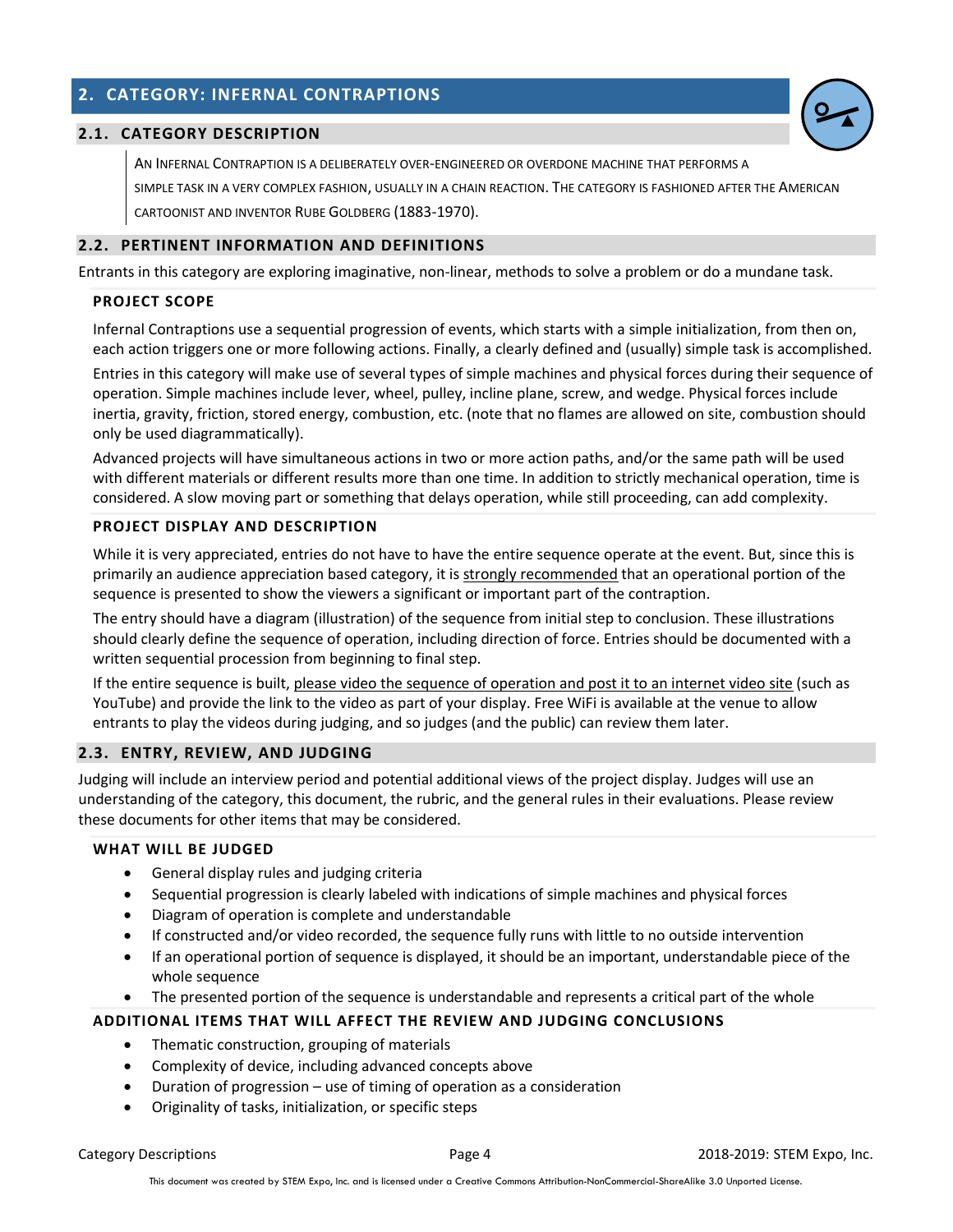## 3. CATEGORY: INTELLIGENCE AND BEHAVIOR

#### 3.1. DESCRIPTION

THE INTELLIGENCE & BEHAVIOR CATEGORY COVERS THE STUDY OF THE MIND AND ITS PROCESSES. THE FOCUS OF THIS CATEGORY IS THE UNDERSTANDING OF HOW BEINGS (HUMAN OR OTHERWISE) REPRESENT, PROCESS, AND TRANSFORM INFORMATION. SCIENCES IN THIS CATEGORY INCLUDE PSYCHOLOGY, PHILOSOPHY, LINGUISTICS, ANTHROPOLOGY AND NEUROSCIENCE.

#### 3.2. PERTINENT INFORMATION AND DEFINITIONS

This category provides the opportunity to explore the way people think, feel, act, and react. A successful project in this category will present an idea or concept about a specific intelligence and/or behavioral aspect, and then will attempt to prove that idea, and finally will present a conclusion.

#### PROJECT SCOPE

This is one of the basic experimentation (scientific inquiry) categories. Most commonly a question is asked, a hypothesis is created, research is done, an investigation is performed, and a conclusion is reached. The Science and Engineering Practices described earlier in this document are very apparent in any entry in this category.

Projects in this category should have some form of log of the progress through the entire sequence. This log could be written in a log-book, or in electronic form (see Section 1 of this document).

Projects should have an original or innovative aspect to the work at least in either concept or approach. If an existing project is modified or continued from a previous year, such work should be noted and credited, and the expanded and/or innovative portions clarified or explained and documented.

#### PROJECT DISPLAY AND DESCRIPTION

The project display is a summary of all the work done on your project. It should include an understandable description of the idea or concept being explored, the methods used in that exploration, and the conclusions generated.

Information that should be part of the display include:

- Graphical information that will clarify the project's scope or details
- A list of materials used, and any construction methods used to build any custom apparatus
- A bibliography that shows any research sources.

#### 3.3. ENTRY, REVIEW, AND JUDGING

Judging will include an interview period and potential additional views of the project display. Judges will use an understanding of the category, this document, the rubric, and the general rules in their evaluations. Please review these documents for other items that may be considered.

#### WHAT WILL BE JUDGED

- General rules and judging criteria
- The scientific method (including completeness of thought processes and presentation of cause and effect)
- Preparation and display of information about the entry
- Comprehension, Completeness, Effort and Motivation of and by the entrant(s)
- Originality and/or innovative approaches or concepts

- Presentation of the inquiry findings for peer or scientific review
- Understanding of how the inquiry relates to broader scientific principles and real world applications

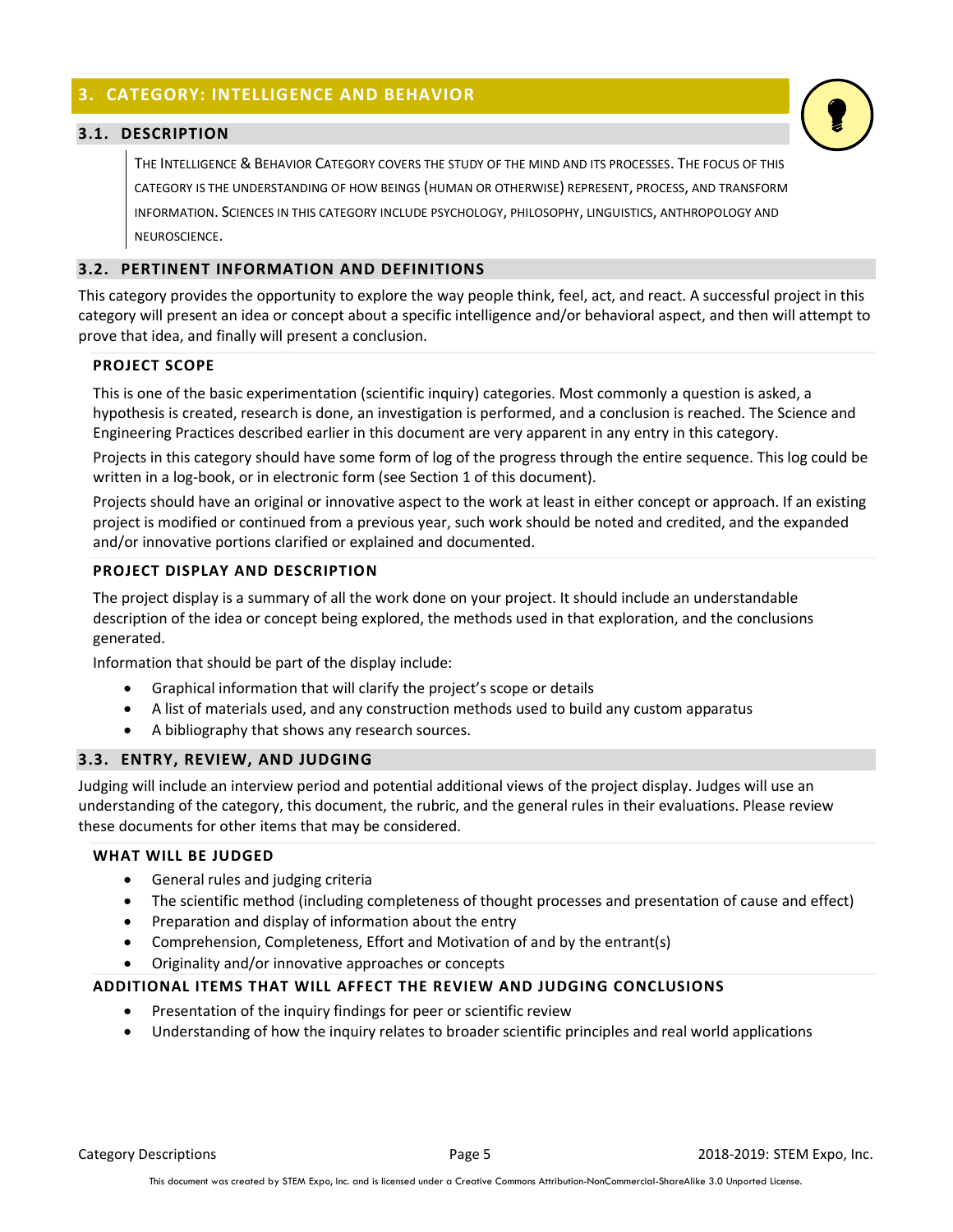## 4. CATEGORY: THE LIVING WORLD

#### 4.1. DESCRIPTION

THE LIVING WORLD CATEGORY INCLUDES ANYTHING TO DO WITH LIVING ORGANISMS. THIS INCLUDES MICROORGANISMS, PLANTS, ANIMALS, AND HUMAN BEINGS AS WELL AS BIOETHICS, MEDICINE, MOLECULAR BIOLOGY AND BIOTECHNOLOGY, ETC. AGRICULTURAL STUDIES FIT INTO THIS CATEGORY AS WELL.

#### 4.2. PERTINENT INFORMATION AND DEFINITIONS

This category is for exploring all aspects of life and living things. A successful project in this category will usually be based on a question about a living thing (or about something that affects living things), it will attempt to answer the question and, finally, will present a conclusion.

#### PROJECT SCOPE

This is one of the basic experimentation (scientific inquiry) categories. Most commonly a question is asked, a hypothesis is created, research is done, an investigation is performed, and a conclusion is reached. The Science and Engineering Practices described earlier in this document are very apparent in any entry in this category.

Projects in this category should have some form of log of the progress through the entire sequence. This log could be written in a log-book, or in electronic form (see Section 1 of this document).

Projects should have an original or innovative aspect to the work at least in either concept or approach. If an existing project is modified or continued from a previous year, such work should be noted and credited, and the expanded and/or innovative portions clarified or explained and documented.

#### PROJECT DISPLAY AND DESCRIPTION

The project display is a summary of all the work done on your project. It should include an understandable description of the idea or concept being explored, the methods used in that exploration, and the conclusions generated.

Information that should be part of the display include:

- Graphical information that will clarify the project's scope or details
- A list of materials used, and any construction methods used to build any custom apparatus
- A bibliography that shows any research sources.

#### 4.3. ENTRY, REVIEW, AND JUDGING

Judging will include an interview period and potential additional views of the project display. Judges will use an understanding of the category, this document, the rubric, and the general rules in their evaluations. Please review these documents for other items that may be considered.

#### WHAT WILL BE JUDGED

- General rules and judging criteria
- The scientific method (including completeness of thought processes and presentation of cause and effect)
- Preparation and display of information about the entry
- Comprehension, Completeness, Effort and Motivation of and by the entrant(s)
- Originality and/or innovative approaches or concepts

- Presentation of the inquiry findings for peer or scientific review
- Understanding of how the inquiry relates to broader scientific principles and real world applications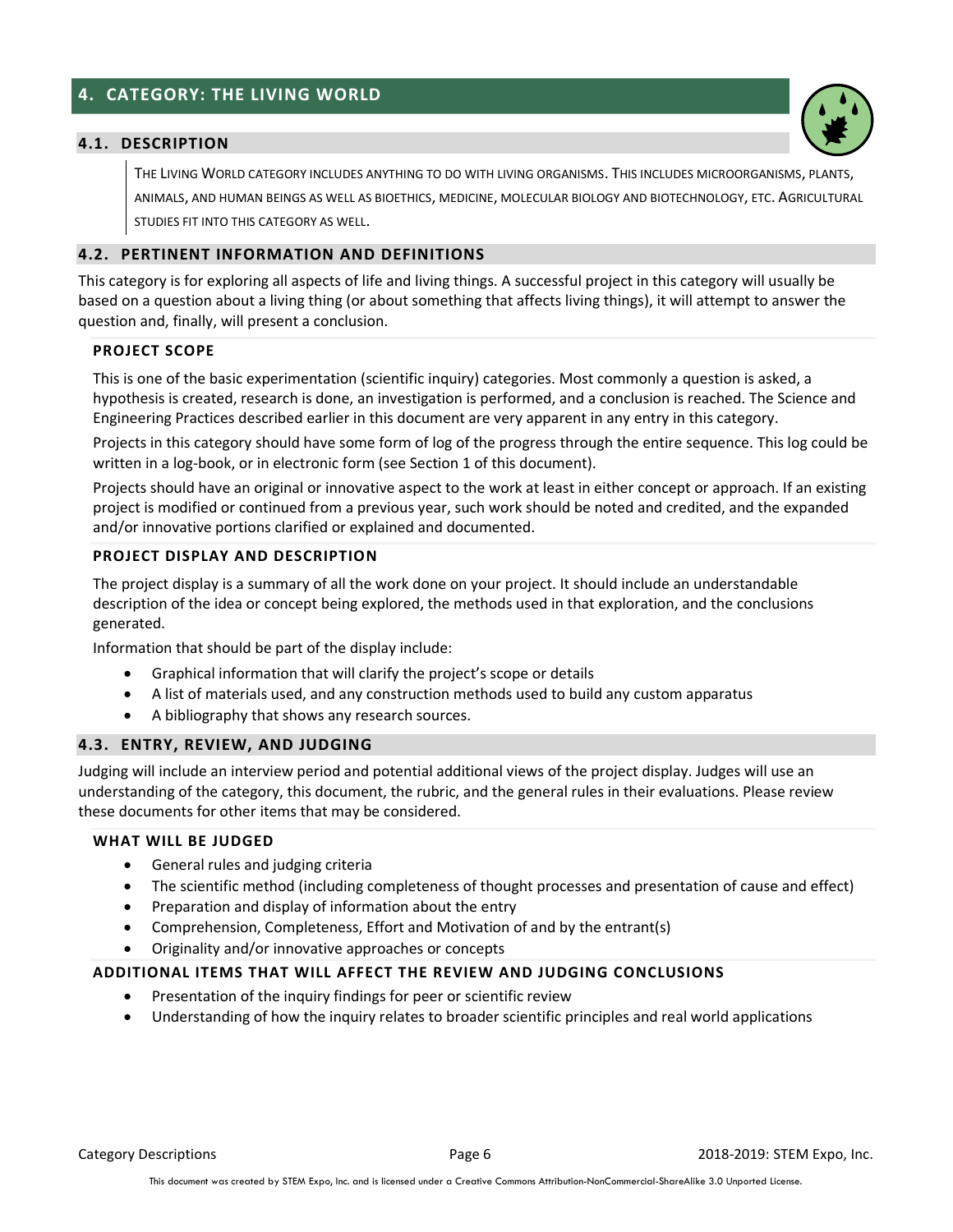## 5. CATEGORY: SCIENCE FICTION

#### 5.1. CATEGORY DESCRIPTION

SCIENCE FICTION IS A GENRE OF FICTION DEALING WITH IMAGINARY, BUT MORE-OR-LESS PLAUSIBLE CONTENT SUCH AS FUTURE SETTINGS, FUTURISTIC TECHNOLOGY, SPACE TRAVEL, ALIENS, ETC. EXPLORING THE CONSEQUENCES OF SCIENTIFIC INNOVATIONS IS ONE PURPOSE OF SCIENCE FICTION, MAKING IT THE TRUE FUTURE OF STEM.

#### 5.2. PERTINENT INFORMATION AND DEFINITIONS

Science fiction includes an imaginative vision of the possible future of science and technology. Good science fiction tells a good story or raises questions to show the concept of where we have expanded beyond our current understanding.

#### PROJECT SCOPE AND DEFINITIONS

This category includes presentations in the form of stories, graphic novels, comic books, plays, videos, etc. These presentations are expected to include imaginary or futuristic scientific concepts and/or focus.

There is no length limit for any written story, but the quality should be "grade level appropriate". Illustrations for written stories, and storylines for non-written entries are appreciated, and collaborative efforts to provide those (and other) combinations are welcomed.

Science Fiction relies on the concept of "Willful Suspension of Disbelief". This concept is a viewer's ability to accept what they know to be untrue (or not yet proven) to be real for the duration of the story or viewing. The best Science Fiction establishes this adjusted reality early on, and doesn't introduce changes or violate the principles that are set.

Science Fiction is not the only type of speculative fiction. Although fantasy (for instance) is a similar genre, it is not the same – pieces that rely on magic, or phenomena that cannot be explained by the scientific reality as described, will not be rated at the same level as those that follow the principles that are established.

#### PROJECT DISPLAY AND DESCRIPTION

An electronic version of the primary entry (not the display) must be submitted no later than five days prior to the STEM Expo event (the Monday before the Saturday event). If an entry is over 10 pages (10 minutes if in Audio or Video format) then this deadline is one-week prior (the Saturday before). If this is an art piece, a photograph with the explanatory text of the presentation display is acceptable. See notes on website for entry procedure.

As in all categories, the general requirements must be followed for this category, including some form of display for the day of the event. This display may be simple or complex, it may include:

- Description of the entry (an outline, a storyboard, etc. as appropriate)
- References to supporting or similar works
- $\bullet$  A copy of the actual story/entry
- Any illustrations or images that represent the story

#### 5.3. ENTRY, REVIEW, AND JUDGING

Judging will include an interview period and potential additional views of the project display. Judges will use an understanding of the category, this document, the rubric, and the general rules in their evaluations. Please review these documents for other items that may be considered.

#### WHAT WILL BE JUDGED

- General rules and judging criteria
- Science fiction vs. other speculative fiction (e.g. fantasy)
- General standards for the media chosen (e.g. well written for stories, good production values for A/V items)
- Use of creative ideas and imagination is important to the entry

- Alternative thought process or physical rules are clearly expressed (but not necessarily described in detail)
- Alternative rules are consistent
- Willful suspension of disbelief effort is almost negligible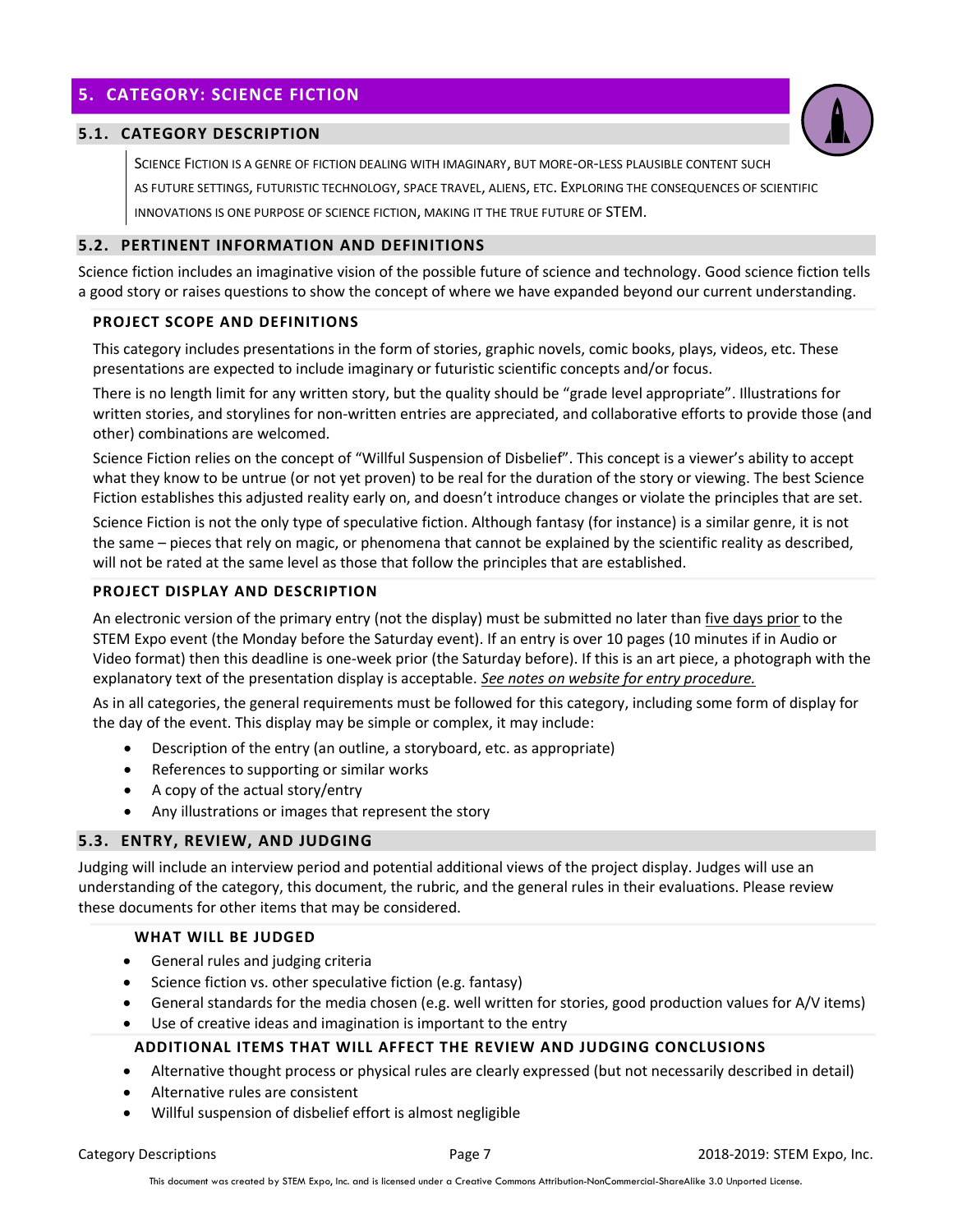## 6. CATEGORY: REVERSE ENGINEERING AND INVENTION

#### 6.1. CATEGORY DESCRIPTION

THE REVERSE ENGINEERING AND INVENTION CATEGORY INVOLVES THE UNDERSTANDING OF HOW THINGS WORK TOGETHER IN EITHER A CREATIVE OR EVALUATIVE MANNER. REVERSE ENGINEERING IS TO TAKE SOMETHING APART AND ANALYZE ITS WORKINGS, WHILE INVENTION INVOLVES CREATING SOMETHING NEW. BOTH ASPECTS FOCUS ON A PRODUCT OR DEVICE THAT SOLVES A SPECIFIC PROBLEM OR NEED.

#### 6.2. PERTINENT INFORMATION AND DEFINITIONS

This category focuses on the exploration of problem solving in the physical world. Invention and Reverse Engineering are two faces of the same subject. In both cases the project creator must learn or define how something works. The category is specifically focused on physical devices and products.

#### PROJECT SCOPE

The projects in this category must describe what problem is being solved. They must also show how the project's device solves the problem, and try to identify ways to improve the solution.

A Reverse Engineering project will have enough complexity to allow the student to gain an understanding of how something works, in detail, without being overwhelming.

An Invention project may be simpler than an equivalent Reverse Engineering project because the invention itself may be something simple that no one else has yet created.

#### PROJECT DISPLAY AND DESCRIPTION

A successful project display will include the following:

- A description of the use of the device, and the benefits associated.
- A complete 'mock-up', prototype, or construction of all or part of the device. If this is an invention this is the key physical portion of the project
- A disassembly of the completed device showing the components and/or subcomponents with a description of their purpose and how they work. If this is a reverse engineering project, this is the key physical portion, and these pieces are expected to be the centerpiece of the display. If an invention, this portion may consist of photographs, drawings, or textual descriptions of the components (and sub-components, if any) of the device.
- A description of the tools, methods, and sequences required in the construction or deconstruction.
- A definition of how to solve (or improve existing solutions to) the problem

Marketing material is often key in describing a product or device and its inclusion is appreciated and recognized.

#### 6.3. ENTRY, REVIEW, AND JUDGING

Judging will include an interview period and potential additional views of the project display. Judges will use an understanding of the category, this document, the rubric, and the general rules in their evaluations. Please review these documents for other items that may be considered.

#### WHAT WILL BE JUDGED

- General rules and judging criteria
- Overall device clearly described including what it is, how it would be used, and its benefits
- Preparation and display of the components or subcomponents of the original object
- The accuracy of explanation of components and overall operation
- The understanding of the device, how it works, and how it was built

- Research on similar products or processes
- If an invention, how well it addresses a real-world need, and its practicality in size, cost, materials, etc.
- Any unique or innovative methodologies or concepts that were used or understood

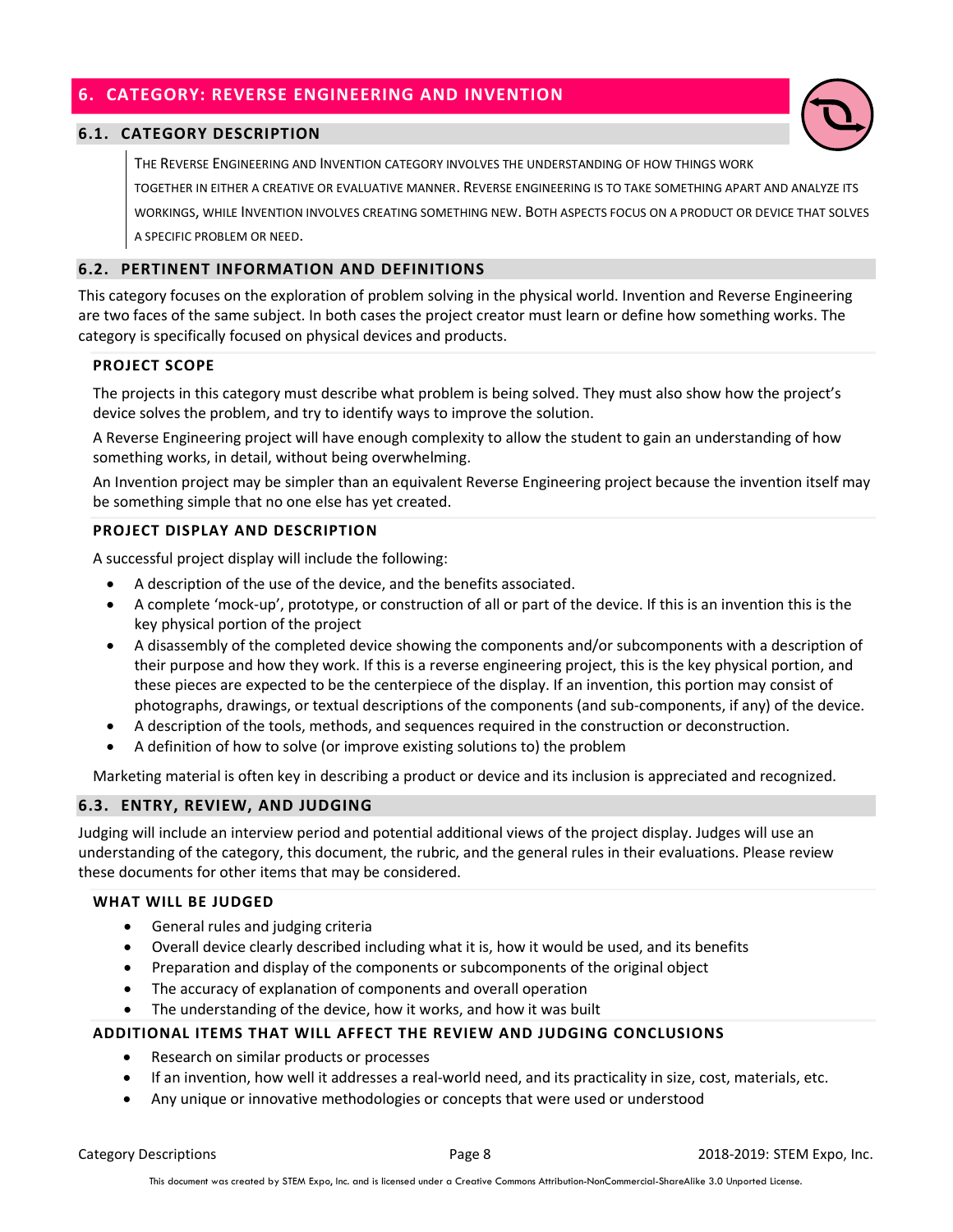## 7. CATEGORY: THE PHYSICAL UNIVERSE

#### 7.1. CATEGORY DESCRIPTION

THE PHYSICAL UNIVERSE CATEGORY COVERS EXPERIMENTATION IN THE NON-BIOLOGICAL, NON-BEHAVIORAL AREA. CHEMISTRY, PHYSICS, EARTH SCIENCE, AND SPACE SCIENCE ALL FIT INTO THIS GROUPING.

#### 7.2. PERTINENT INFORMATION AND DEFINITIONS

This category is for explorations of the physical aspect of the world around us. A successful project in this category will commonly ask a question of a non-biological nature, then using research and experimentation it will attempt to answer the question and, finally, will present a conclusion.

#### PROJECT SCOPE

This is one of the basic experimentation (scientific inquiry) categories. Most commonly a question is asked, a hypothesis is created, research is done, an investigation is performed, and a conclusion is reached. The Science and Engineering Practices described earlier in this document are very apparent in any entry in this category.

Projects in this category should have some form of log of the progress through the entire sequence. This log could be written in a log-book, or in electronic form (see Section 1 of this document).

Projects should have an original or innovative aspect to the work at least in either concept or approach. If an existing project is modified or continued from a previous year, such work should be noted and credited, and the expanded and/or innovative portions clarified or explained and documented.

#### PROJECT DISPLAY AND DESCRIPTION

The project display is a summary of all the work done on your project. It should include an understandable description of the idea or concept being explored, the methods used in that exploration, and the conclusions generated.

Information that should be part of the display include:

- Graphical information that will clarify the project's scope or details
- A list of materials used, and any construction methods used to build any custom apparatus
- A bibliography that shows any research sources.

#### 7.3. ENTRY, REVIEW, AND JUDGING

Judging will include an interview period and potential additional views of the project display. Judges will use an understanding of the category, this document, the rubric, and the general rules in their evaluations. Please review these documents for other items that may be considered.

#### WHAT WILL BE JUDGED

- General rules and judging criteria
- The scientific method (including completeness of thought processes and presentation of cause and effect)
- Preparation and display of information about the entry
- Comprehension, Completeness, Effort and Motivation of and by the entrant(s)
- Originality and/or innovative approaches or concepts

- Presentation of the inquiry findings for peer or scientific review
- Understanding of how the inquiry relates to broader scientific principles and real world applications

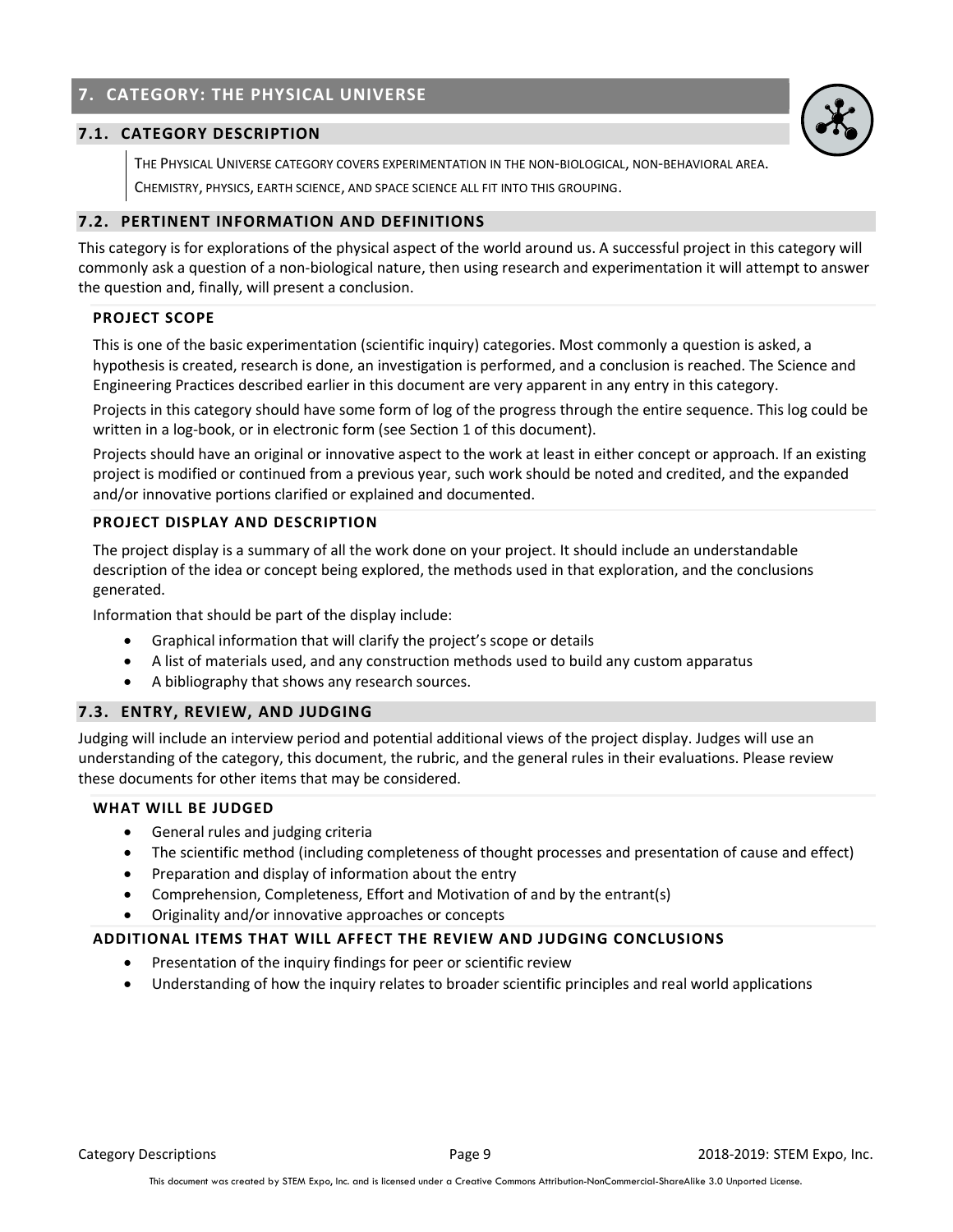## 8. CATEGORY: ROBOTICS AND COMPUTATION

#### 8.1. CATEGORY DESCRIPTION

THE ROBOTICS AND COMPUTATION CATEGORY INCLUDES ROBOTICS AND COMPUTER SCIENCE. THE FOCUS OF THIS GROUP INCLUDES SUCH APPLIED SCIENCES AS ENGINEERING, PROGRAMMING, AND MECHANICAL DESIGN AND SUCH FORMAL SCIENCES AS MATHEMATICS, LOGIC, AND STATISTICS.

#### 8.2. PERTINENT INFORMATION AND DEFINITIONS

Computer science is the study of the principles and use of computers. Included in that is the design of software that performs tasks. Robotics often involves computer science but adds the design, and application of physical components that perform tasks. Entrants in this category design, build, and operate mechanical and/or software constructions.

#### PROJECT SCOPE

Entries in this category will create all or part of a functional program or automated device.

When considering design elements, the focus is on the physical design (user interface) of the entry. Sensors and/or operator input must be appropriate and understandable for the planned purpose(s). Manipulators and/or displays should be used as needed to accomplish the desired tasks. Physical or interface construction also should be appropriate and elegant.

Functionality is also a key part of this category. Operational methods of the software or robot should be complete and appropriate for the purpose. The design should allow for variables in the operating environment and error handling. Operation should be repeatable and consistent with the planned function.

Advanced entries will take alternate operation based on variations in operating parameters into consideration. They will also show an efficiency of design (whether software code or mechanical design). A formal test plan may be defined and implemented.

#### PROJECT DISPLAY AND DESCRIPTION

The project display should show the following:

- A working robot or sub-assembly or, if software, the working software should be presented
- The function or purpose of the robot or software should be described
- The description and clarification of any sub-components should be explained
- A description of the methodology used to operate the robot or software may be included

The following items are also often included in the display:

- A written document that defines the functional specification and testing plan for the entry
- Documented code listing

#### 8.3. ENTRY, REVIEW, AND JUDGING

Judging will include an interview period and potential additional views of the project display. Judges will use an understanding of the category, this document, the rubric, and the general rules in their evaluations. Please review these documents for other items that may be considered.

#### WHAT WILL BE JUDGED

- General display rules and judging criteria
- Physical design and operational functionality
- Software source code evaluation (if applicable) (note: this can be confidential if desired)
- Display and documentation provided
- Comprehension, Completeness, Effort and Motivation of and by the entrant(s)

#### ADDITIONAL ITEMS THAT WILL AFFECT THE REVIEW AND JUDGING CONCLUSIONS

- The way the entry relates to real-world applications
- Original or innovative design and implementation of the robot or software and/or the associated purpose
- Illustrations, images, or other media that is presented as supporting information

Category Descriptions Page 10 2018-2019: STEM Expo, Inc.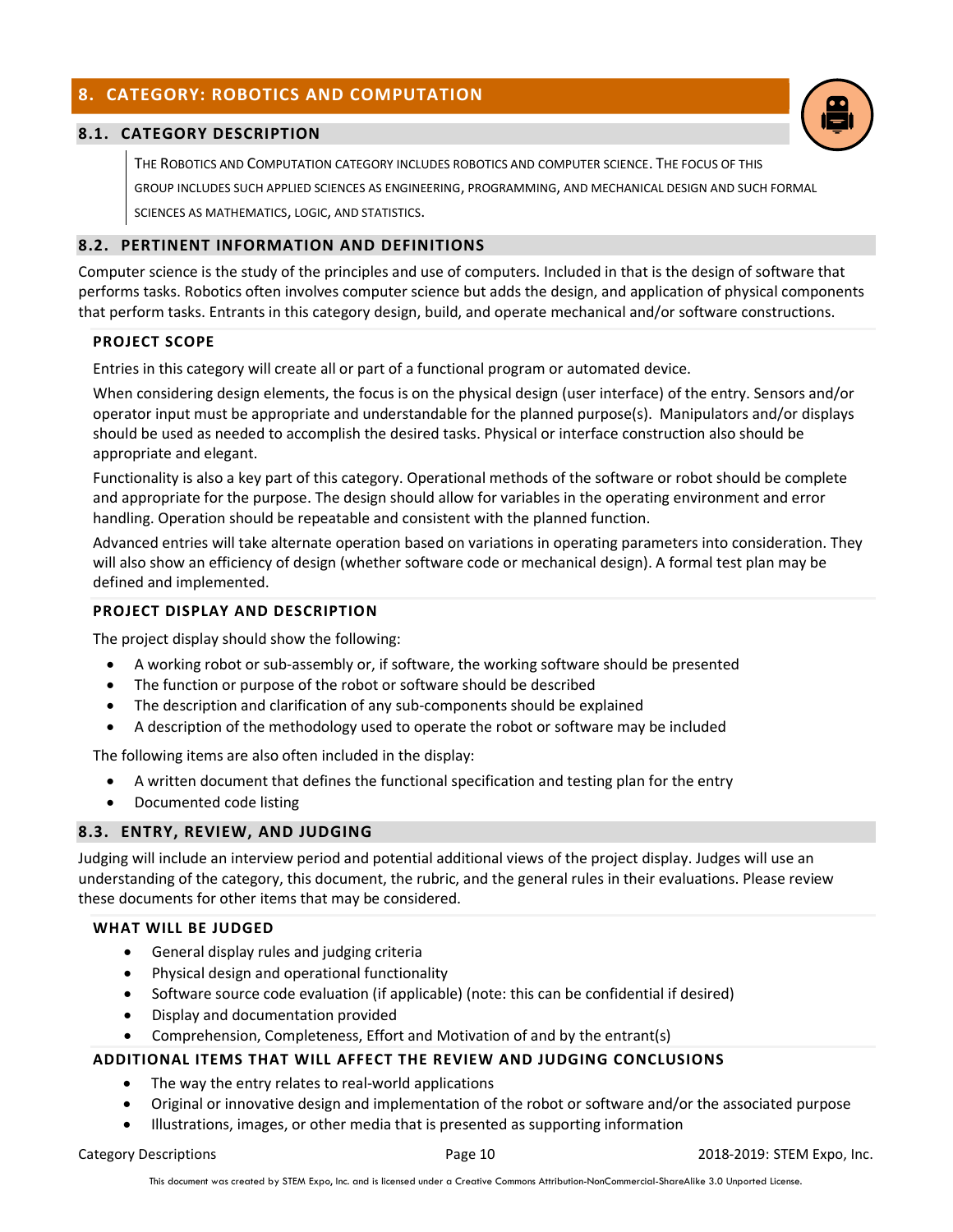## 9. CATEGORY: THINGS



#### 9.1. CATEGORY DESCRIPTION

THE THINGS CATEGORY INVOLVES DRAFTING, RENDERING, MAKING, BUILDING, OR FORMING DESIGNS OR ITEMS UTILIZING STEM CONCEPTS. PRIMARILY FOCUSED ON ENGINEERING AND DESIGN PRINCIPLES, THIS CATEGORY PROVIDES A VENUE

FOR EVERYTHING FROM 3-D PRINTING TO ARCHITECTURAL DESIGN, FROM WOODWORK TO WELDING.

#### 9.2. PERTINENT INFORMATION AND DEFINITIONS

Entrants in this category design or build something tangible using STEM concepts and real-world tools.

#### PROJECT SCOPE AND DEFINITIONS

The entries in this category will present a real-world thing, either fully made or designed (or both). The presentation could include full design drawings, 3D graphical renderings, 3D printed models, machined parts, hand-constructed models, sub-pieces of the complete assembly, or other similar item(s).

The build and/or design should have enough detail to show the engineering involved. This may extend to include such things as bills of material, structural analysis, material selection, functional specifications, construction drawings, etc.

Entries in Things are commonly original creations. However, re-creation of existing items is allowed, as long as original work is done as part of the engineering and design process.

One of the considerations in the project is the make-up and granularity of the components used in the creation of the object. If, for instance, the object was a marble, the components involved might be basic glass rods, glass powder, or even sand; but if the object was a suspension bridge, the components might be beams, rivets, etc. (There would be no reason to describe the manufacturing of the bridge all the way from iron ingots.) Conversely, the specific details of components and manufacturing processes should be defined and documented. (For instance, if a 3D printer is used, the make, filament type and size, print temperature, nozzle diameter, print speed, etc. should all be noted.)

#### PROJECT DISPLAY AND DESCRIPTION

A successful project display will include the following:

- One or more of the following: the actual object, a critical component of the object, a mock-up of the final object, a live graphical rendering of the completed object, or a complete set of printed engineering drawings
- A description of the 'thing', and its purpose
- A bill of materials (BOM) and/or a description of the reasons why each component/material was used
- A list of the tool(s) and/or equipment used in design of the 'thing'
- A description of the engineering methodology and sequence(s) involved in design and/or build of the 'thing'
- Information on build failures (if any) regarding causes and any design/material changes made to solve the issue

#### 9.3. ENTRY, REVIEW, AND JUDGING

Judging will include an interview period and potential additional views of the project display. Judges will use an understanding of the category, this document, the rubric, and the general rules in their evaluations. Please review these documents for other items that may be considered.

#### WHAT WILL BE JUDGED

- General rules and judging criteria
- Completeness and accuracy of the descriptive documents
- Quality of workmanship of the 'thing' and/or the projects modeling components
- The understanding of the design/build process

#### ADDITIONAL ITEMS THAT WILL AFFECT THE REVIEW AND JUDGING CONCLUSIONS

- Functionality/practicality of the 'thing'
- Complexity of the build process or engineering process

Category Descriptions **Page 11** 2018-2019: STEM Expo, Inc.